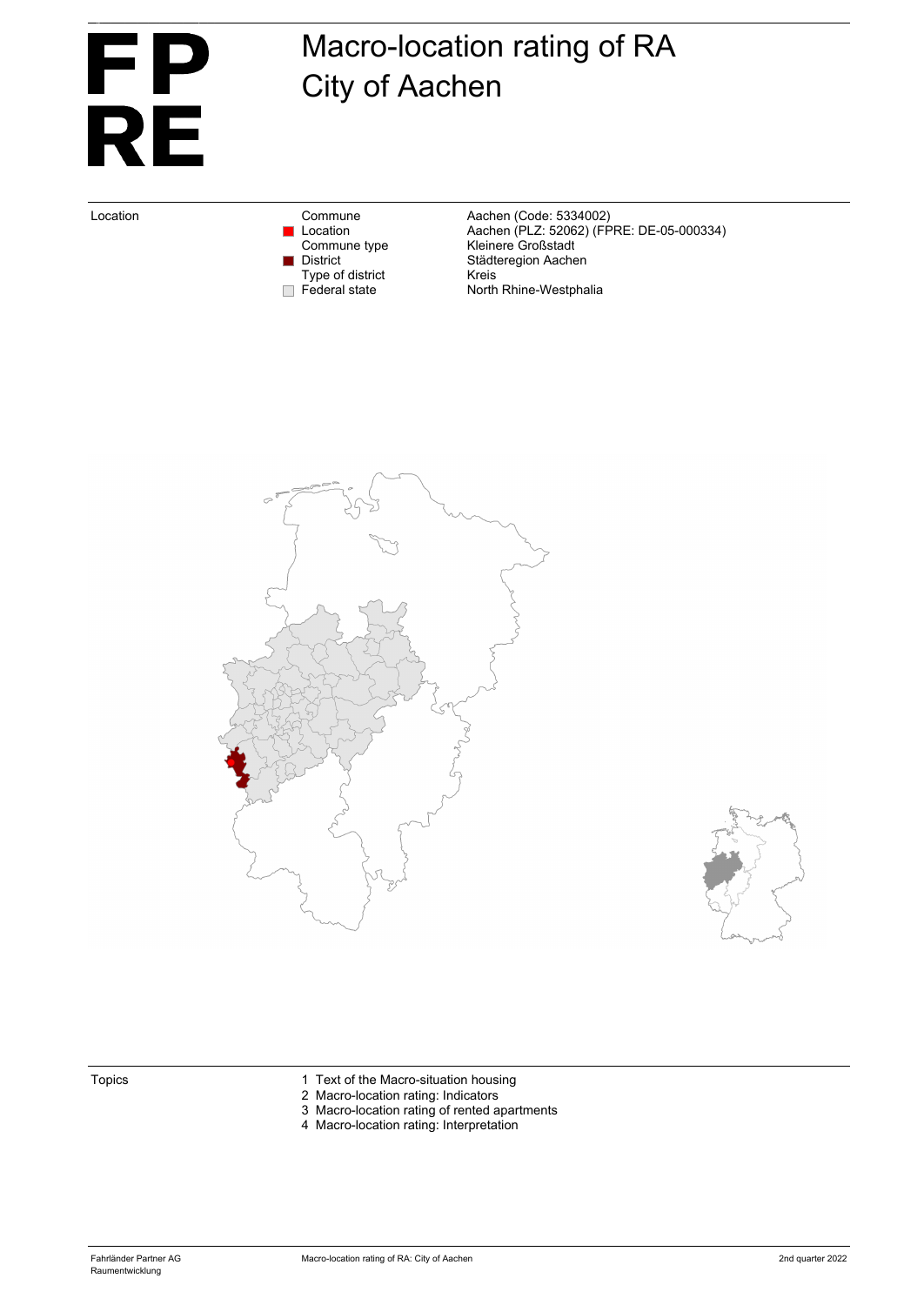Aachen (PLZ: 52062) lies in the City of Aachen in the District Städteregion Aachen in the federal state of North Rhine-Westphalia. Aachen has a population of 248.878 (31.12.2020), which is distributed over 142.321 households (2021), resulting in an average household size of approximately 1,74 persons. Aachen is densely populated and is located, according to the BBSR definition, in the agglomeration («Verdichtungsraum») of Aachen. BBSR spacially locates Städteregion Aachen in the residential market region of Aachen, which is identified, based on demographic and socio-economic demand factors, as a commune without any clear trend.

Throughout the years of 2015 and 2020, Aachen reports yearly average net migration of 1.140 persons. Compared to the national development, Aachen hereby shows average migration tendencies. In 2020, on district level (migrations across districts), the age groups of 18 to 24 and 0 to 17 stand out with the highest migratory balances of 3.319 and 222 persons, whereas the age groups of 25 to 29 and 30 to 49 count the lowest migratory balances with -1.287 and -1.152 persons.

According to Fahrländer Partner (FPRE), in the year of 2021, approximately 32,2% of the resident households belong to the higher social classes (Germany: 33,4%), 29,7% of the households belong to the middle classes (Germany: 35,7%) and 38,1% belong to the lower social classes (Germany: 30,9%). The majority of the households, approximately 22,2% (Germany: 19,3%) belongs to the group of «Older single» (55+ years), followed by the group of «Young single» (to 34 years) with a share of 18,1% (Germany: 8,1%) and the group of «Family with children» with 16,7% (Germany: 25,1%).

At the federal states' elections in the year of 2017, approximately 28,4% of the voters (valid second votes) in Aachen voted for SPD (Federal state of Nordrhein-Westfalen: 31,2%), 28,0% voted for CDU/CSU (Federal state of Nordrhein-Westfalen: 33,0%) and 14,9% voted for FDP (Federal state of Nordrhein-Westfalen: 12,6%). At the federal elections of 2021 in Aachen, approximately 29,0% of the voters (valid second votes) voted for DIE GRÜNEN (Germany: 14,8%), 22,8% for CDU/CSU (Germany: 24,1%) and 6,2% for Others (Germany: 8,7%). At the European Parliament election 2019, most votes were counted for the political parties DIE GRÜNEN with 32,2% (Germany: 20,5%), CDU/CSU with 22,0% (Germany: 28,9%) and SPD with 15,3% (Germany: 15,8%).

As of 2020, Aachen reports a housing stock of 138.471 units, being divided into 21.486 single-family houses and 116.985 apartments in apartment buildings. The single-family house rate therefore corresponds to 15,5% and is, in national comparison (30,1%), significantly below average. A majority of 26,5% include apartments with 3 rooms. Furthermore, apartments with 4 rooms (22,6%) and 2 rooms (14,8%) constitute high shares of the housing stock. Average building activity between the years of 2015 and 2020, compared to housing stock figures, amounts to 0,45% and is therefore lower than in Germany (0,59%). This corresponds to the completion of 3.604 accomodation units.

Regional BBSR prognoses at level «District» predict population evolution from 2020 to 2035 of -1,4% or -7.600 persons (Germany: - 0,7%). At household level, an evolution of 0,6% or an increase of 1.700 households is predicted (Germany: 1,1%).

According to the FPRE hedonic models (data as of 31 March 2022), the price levels for owner-occupied homes (average new buildings) in Aachen (PLZ: 52062) are at 5.319 EUR/m<sup>2</sup> for single family houses and at 5.217 EUR/m<sup>2</sup> for apartments. The net market rental price of an apartment in an average location meanwhile is, according to FPRE.s hedonic models, 12,1 EUR/m²month for new constructions and 9,8 EUR/m²month for old constructions.

Eigentum von Fahrländer Partner AG, Zürich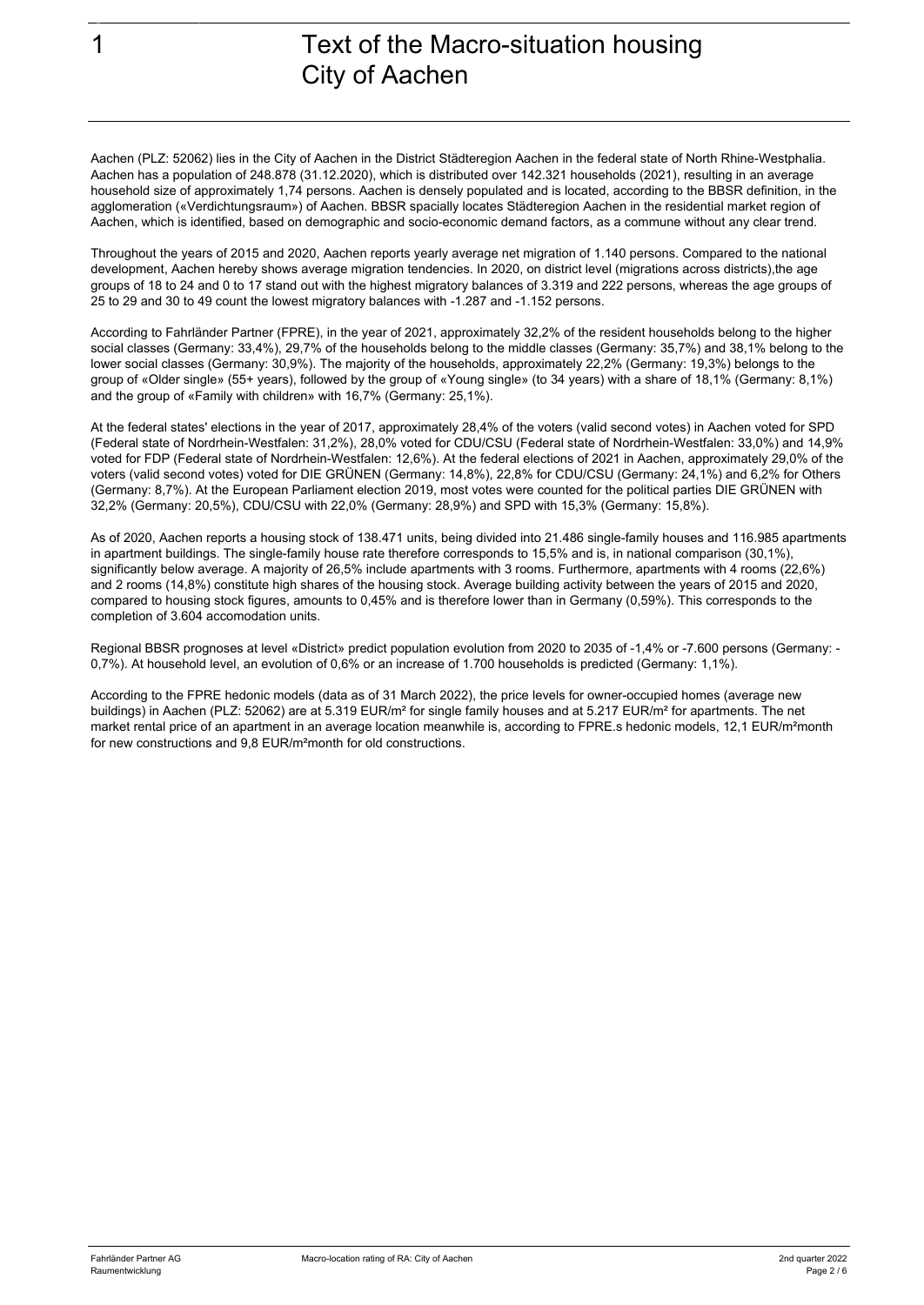### 2 Macro-location rating: Indicators City of Aachen

Current rating **Prospective rating** Market size 1 1.5 2 2.5 3 3.5 4 4.5 5 -- -. - .- ≈ .+ + +. ++ Housing **X X** Offices **X X** Retail **X X** Edge industry **X X** Traditional industry **X X** Development the term of the contract the contract term of the contract term of the contract term of the contract term of the contract of the contract of the contract of the contract of the contract of the contract of the Households **X X** Employees office **X X** Employees retail  $\Box \Box \Box \Box \Box \Box \Box$  **X** Employees edge industry **X X** Employees traditional industry  $\textsf{Population} \quad \textsf{1} \quad \textsf{2} \quad \textsf{2.5} \quad \textsf{3} \quad \textsf{3.5} \quad \textsf{4} \quad \textsf{4.5} \quad \textsf{5} \quad \textsf{|-} \quad \textsf{=} \quad \textsf{=} \quad \textsf{+} \quad \textsf{++}$ Social layers **X X** Purchasing power **X X** Branches with high value-added 1 1.5 2 2.5 3 3.5 4 4.5 5  $-$  - ≈ + ++ District **X X** Economy: tax burden of jur. persons 1 1.5 2 2.5 3 3.5 4 4.5 5  $-$  - ≈ + ++ Level and development **X X**  $\Box$ a ka

Sources: Statistical Offices of the State and Federal States, Federal Employment Agency, BBSR, IMBAS DE FPRE, Modelling Fahrländer Partner.

Indicators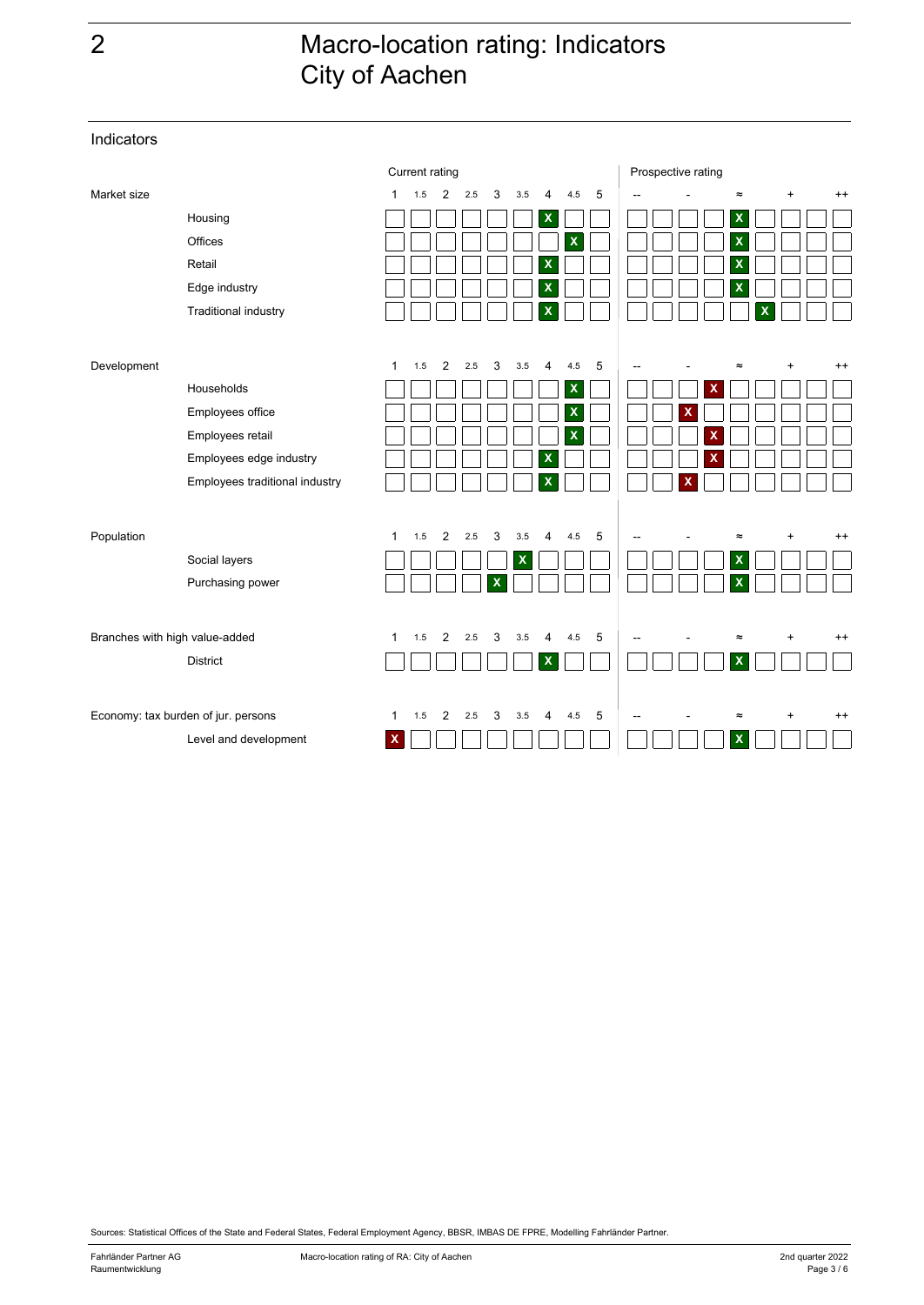## 3 Macro-location rating of rented apartments City of Aachen

#### Rating details - Housing

|                                    | Current rating | Prospective rating |
|------------------------------------|----------------|--------------------|
| Market size                        | 4.0            | 4.0                |
| Population / Household development | 4.5            | 3.5                |
| Social layers                      | 3.5            | 3.5                |
| Purchasing power                   | 2.5            | 2.5                |
| Location / accessibility           | 4.5            | 4.5                |

#### Overall housing rating

|            | Current rating                                           | Prospective rating |
|------------|----------------------------------------------------------|--------------------|
| Rating     | 4.41                                                     | 4.04               |
| Evaluation | Very good location with little potential for improvement |                    |

Site analysis



Sources: Statistical Offices of the State and Federal States, Federal Employment Agency, BBSR, IMBAS DE FPRE, Modelling Fahrländer Partner.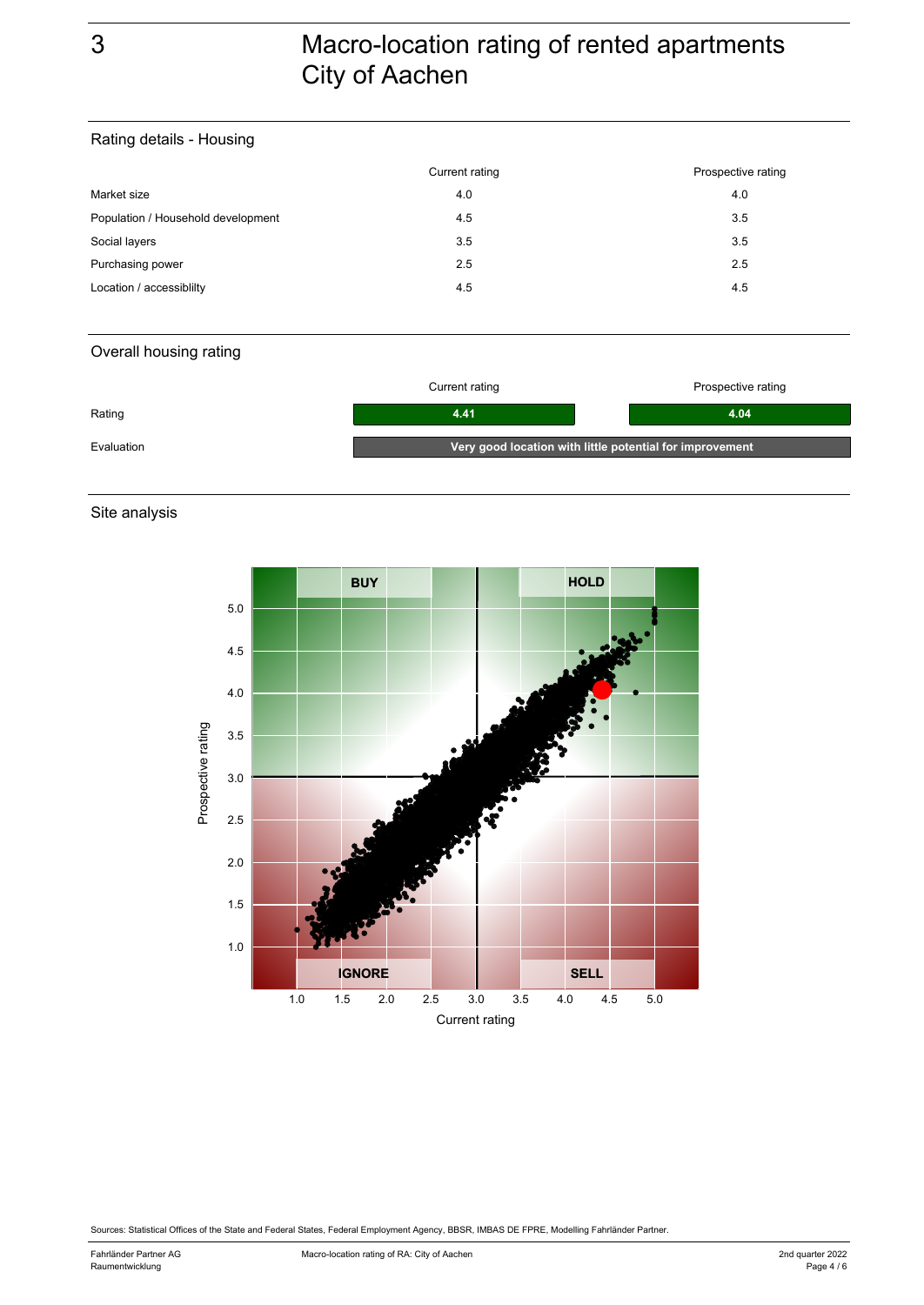### 4 Macro-location rating: Interpretation City of Aachen

#### Interpretation of the rating

Fahrländer Partner's current and prospective macro-location rating assesses a location by comparing it with all other possible locations. The rating is relative. As a result an improvement in the prospective rating compared with the current rating may imply a negative development in a falling market, although this is less negative than the development of the market as a whole.

#### Macro-location rating of rented apartments



#### Remark

Fahrländer Partner calculates the location and market rating extremely carefully on the basis of the most recent available data. The results are based on an assessment of the general locality from available data and do not take into account the particular features of the micro-location and building or the overall suitability.

Sources: Statistical Offices of the State and Federal States, Federal Employment Agency, BBSR, IMBAS DE FPRE, Modelling Fahrländer Partner.